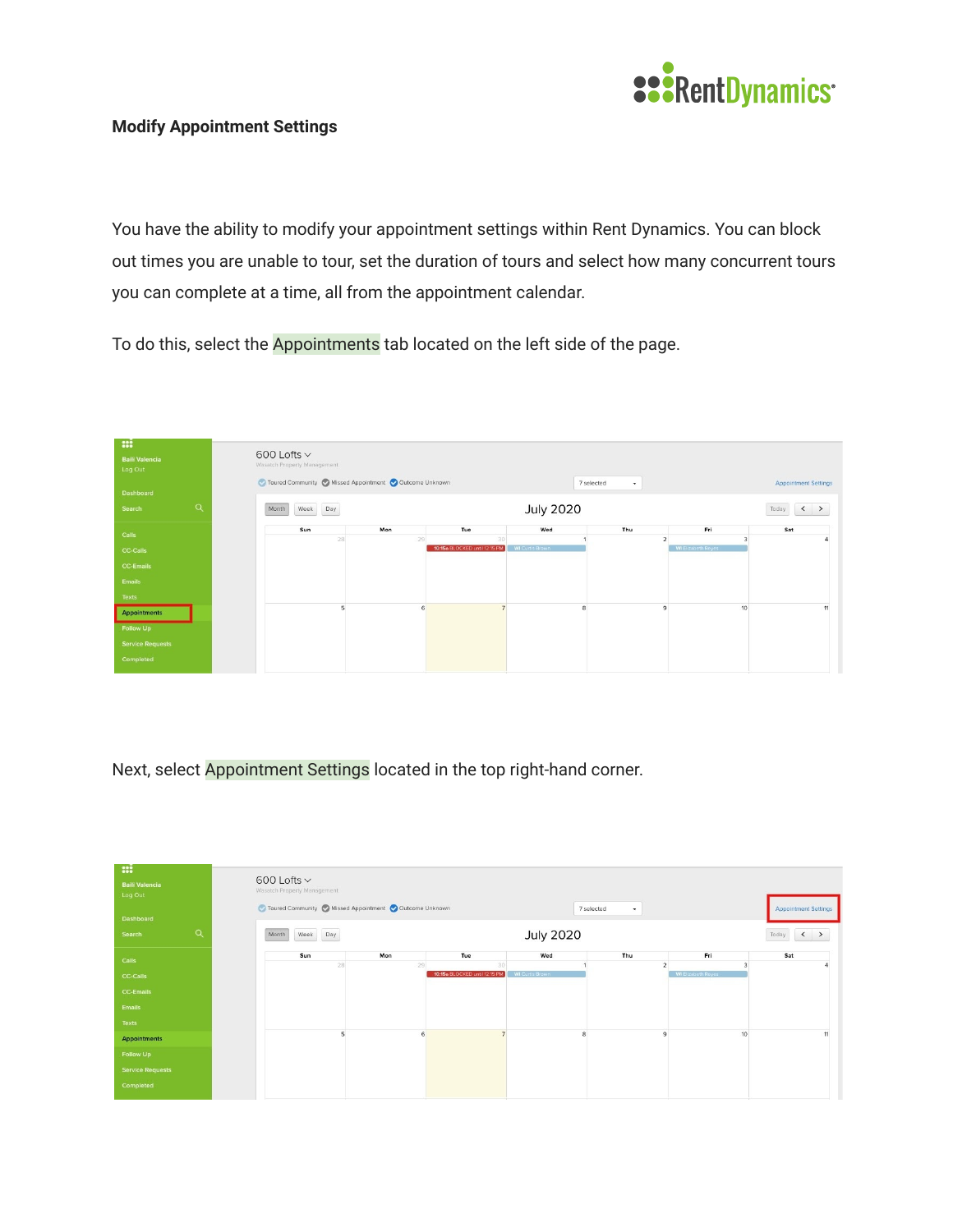You will be redirected to a new page where you can add One-Time blocked periods and appointment settings, or Recurring blocked periods and appointment settings.

| A<br><b>Appointment Settings</b>                                 |              |          |                    |                           |                       |                  |                                  |            |                             |  |
|------------------------------------------------------------------|--------------|----------|--------------------|---------------------------|-----------------------|------------------|----------------------------------|------------|-----------------------------|--|
|                                                                  |              |          |                    |                           |                       |                  |                                  |            |                             |  |
| <b>One-Time</b>                                                  | Recurring    | Reminder |                    |                           |                       |                  |                                  |            |                             |  |
| One-Time                                                         |              |          |                    |                           |                       |                  |                                  |            |                             |  |
| <b>Blocked Period</b><br>Add one-time blocked period             |              |          |                    |                           |                       |                  |                                  |            |                             |  |
| $\frac{p}{\sqrt{2}}$                                             | Date<br>Date | ₩        | Start time<br>Time |                           | $_{\odot}$            | End time<br>Time |                                  | $_{\odot}$ | Create blocked period       |  |
| <b>Appointment Settings</b><br>Add one-time appointment settings |              |          |                    |                           |                       |                  |                                  |            |                             |  |
| Ëõ                                                               | Date<br>Date | ₩        | Duration<br>30     | $\boldsymbol{\mathrm{v}}$ | Max for the Day<br>50 |                  | Max Concurrent<br>$\overline{2}$ |            | Create appointment settings |  |
| Upcoming                                                         |              |          |                    |                           |                       |                  |                                  |            |                             |  |
|                                                                  |              |          |                    |                           |                       |                  |                                  |            |                             |  |
|                                                                  |              |          |                    |                           |                       |                  |                                  |            |                             |  |
|                                                                  |              |          |                    |                           |                       |                  |                                  |            |                             |  |
|                                                                  |              |          |                    |                           |                       |                  |                                  |            |                             |  |

To add a one time blocked period, you will need to select the date, start time, end time, and then select create block period.

## **One-Time**

## **Blocked Period** ked period Ëø Start time End time Date  $\blacksquare$ Time  $\circ$ Time  $\circ$ Create blocked period Date  $\cdots$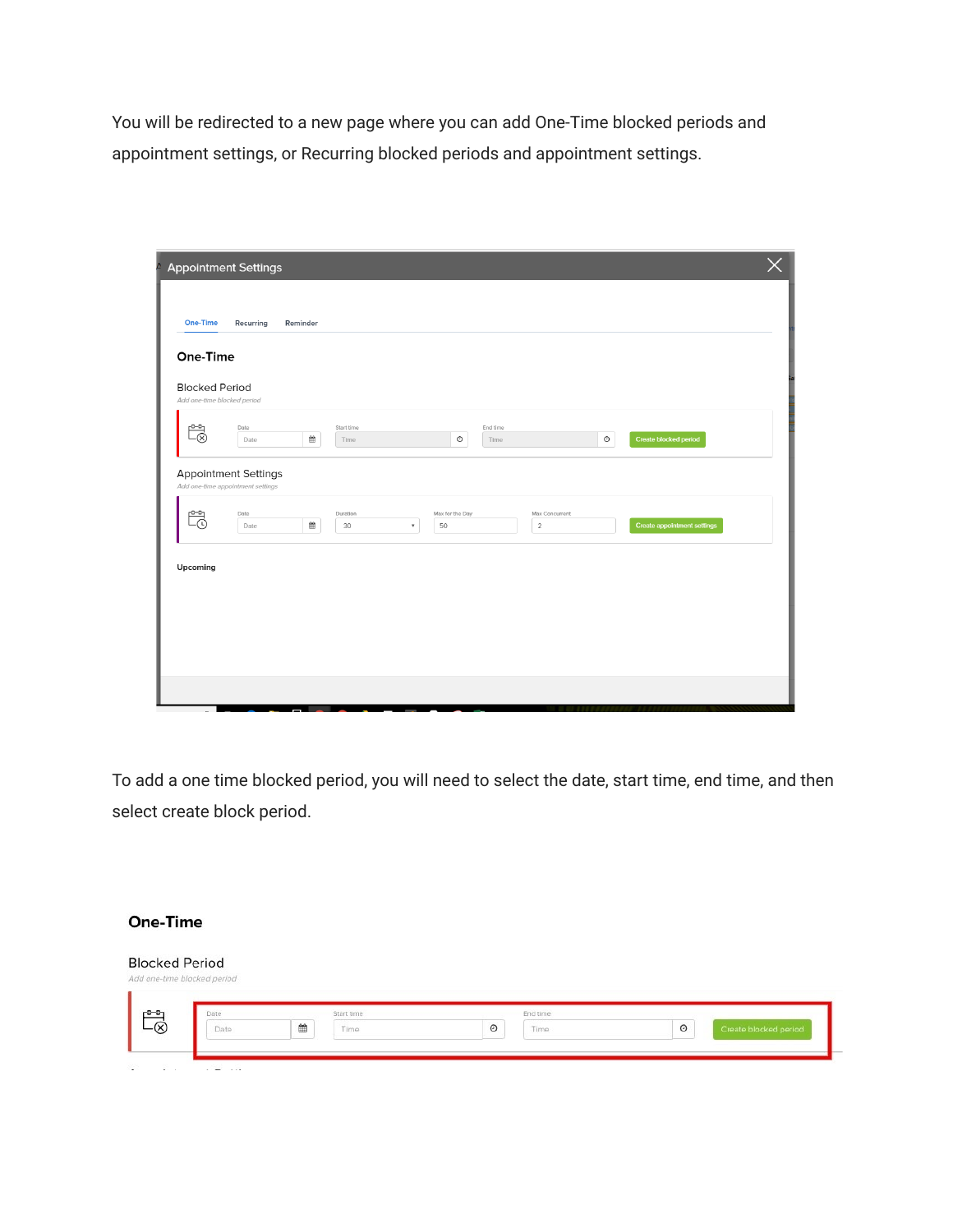To add a recurring blocked period, select the Recurring tab.

| One-Time  | <b>Recurring</b>                                                                                                 | Reminder |  |  |  |
|-----------|------------------------------------------------------------------------------------------------------------------|----------|--|--|--|
| Recurring |                                                                                                                  |          |  |  |  |
|           |                                                                                                                  |          |  |  |  |
|           |                                                                                                                  |          |  |  |  |
|           | Blocked Period & Appointment Settings<br>Add recurring blocked periods and modify recurring appointment settings |          |  |  |  |
| Monday    | Office Hours: 9:00 am - 6:00 pm                                                                                  |          |  |  |  |

Select the day of the week you want your recurring blocked period to populate. You will select the start time, end time, and create blocked period.

Once you have added your blocked period, you will be able to see the update on your calendar in red. This is a great tool if you have a monthly recurring staff meeting at the same time during which you don't want appointments to be scheduled (Recurring Blocked Period), or if your community will be closed early for a holiday or special event (One-Time Blocked Period).

**Note:** If your community is utilizing Hello Contact Center, this will also prevent the Contact Center from scheduling appointments during the blocked period.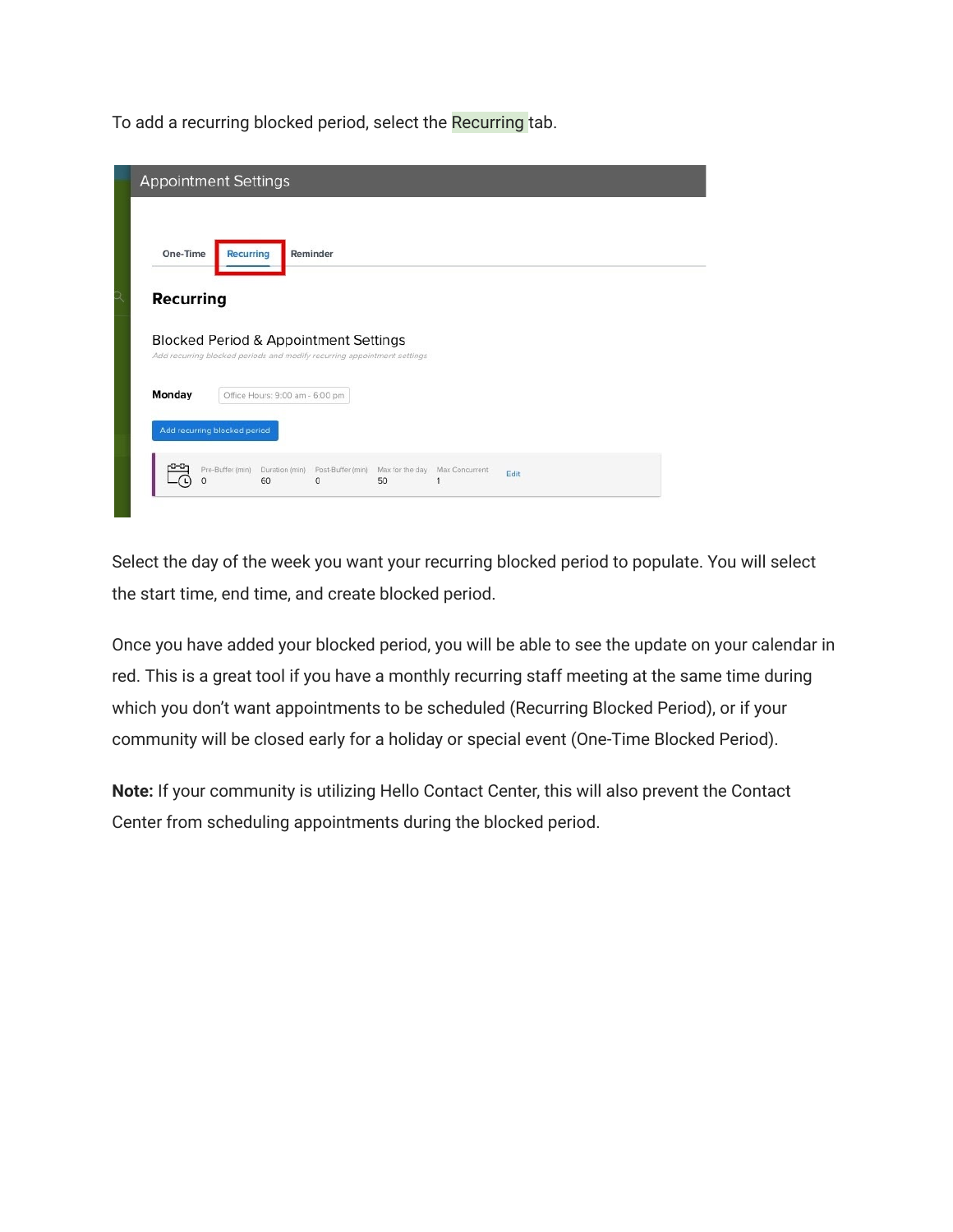To remove a blocked period, select Appointment Settings, and then the One-Time tab.

|                                                      | <b>Appointment Settings</b>       |                            |                                |                                        |              |                       |                                  |                       |
|------------------------------------------------------|-----------------------------------|----------------------------|--------------------------------|----------------------------------------|--------------|-----------------------|----------------------------------|-----------------------|
| <b>One-Time</b>                                      | Recurring                         | Reminder                   |                                |                                        |              |                       |                                  |                       |
| One-Time                                             |                                   |                            |                                |                                        |              |                       |                                  |                       |
| <b>Blocked Period</b><br>Add one-time blocked period |                                   |                            |                                |                                        |              |                       |                                  |                       |
|                                                      | Date                              | Start time                 |                                |                                        | End time     |                       |                                  |                       |
| تصصر<br>-ශ                                           | Date                              | ₩<br>Time.                 |                                | $\odot$                                | Time         |                       | $_{\odot}$                       | Create blocked period |
|                                                      | <b>Appointment Settings</b>       |                            |                                |                                        |              |                       |                                  |                       |
|                                                      | Add one-time appointment settings |                            |                                |                                        |              |                       |                                  |                       |
| تصص<br>- ت                                           | Date<br>Date                      | Pre Buffer<br>曲<br>$\circ$ | Duration<br>30<br>$\checkmark$ | Post Buffer<br>$\circ$<br>$\checkmark$ | $\checkmark$ | Max for the Day<br>50 | Max Concurrent<br>$\overline{2}$ | Create appointr       |
|                                                      |                                   |                            |                                |                                        |              |                       |                                  |                       |
| Upcoming                                             |                                   |                            |                                |                                        |              |                       |                                  |                       |
|                                                      |                                   |                            |                                |                                        |              |                       |                                  |                       |
|                                                      |                                   |                            |                                |                                        |              |                       |                                  |                       |

You will then see the upcoming blocked period by referencing the Upcoming section or by viewing your calendar. You can then manually remove blocked periods previously created.

| One-Time                                             |                                                                  |                            |                                |                                        |                                              |
|------------------------------------------------------|------------------------------------------------------------------|----------------------------|--------------------------------|----------------------------------------|----------------------------------------------|
| <b>Blocked Period</b><br>Add one-time blocked period |                                                                  |                            |                                |                                        |                                              |
|                                                      | Date<br>Date                                                     | Start time<br>曲<br>Time    |                                | $\odot$                                | End time<br>Time                             |
|                                                      | <b>Appointment Settings</b><br>Add one-time appointment settings |                            |                                |                                        |                                              |
|                                                      | Date<br>Date                                                     | Pre Buffer<br>曲<br>$\circ$ | Duration<br>30<br>$\checkmark$ | Post Buffer<br>$\circ$<br>$\checkmark$ | Max for the Day<br>Ma:<br>50<br>$\checkmark$ |